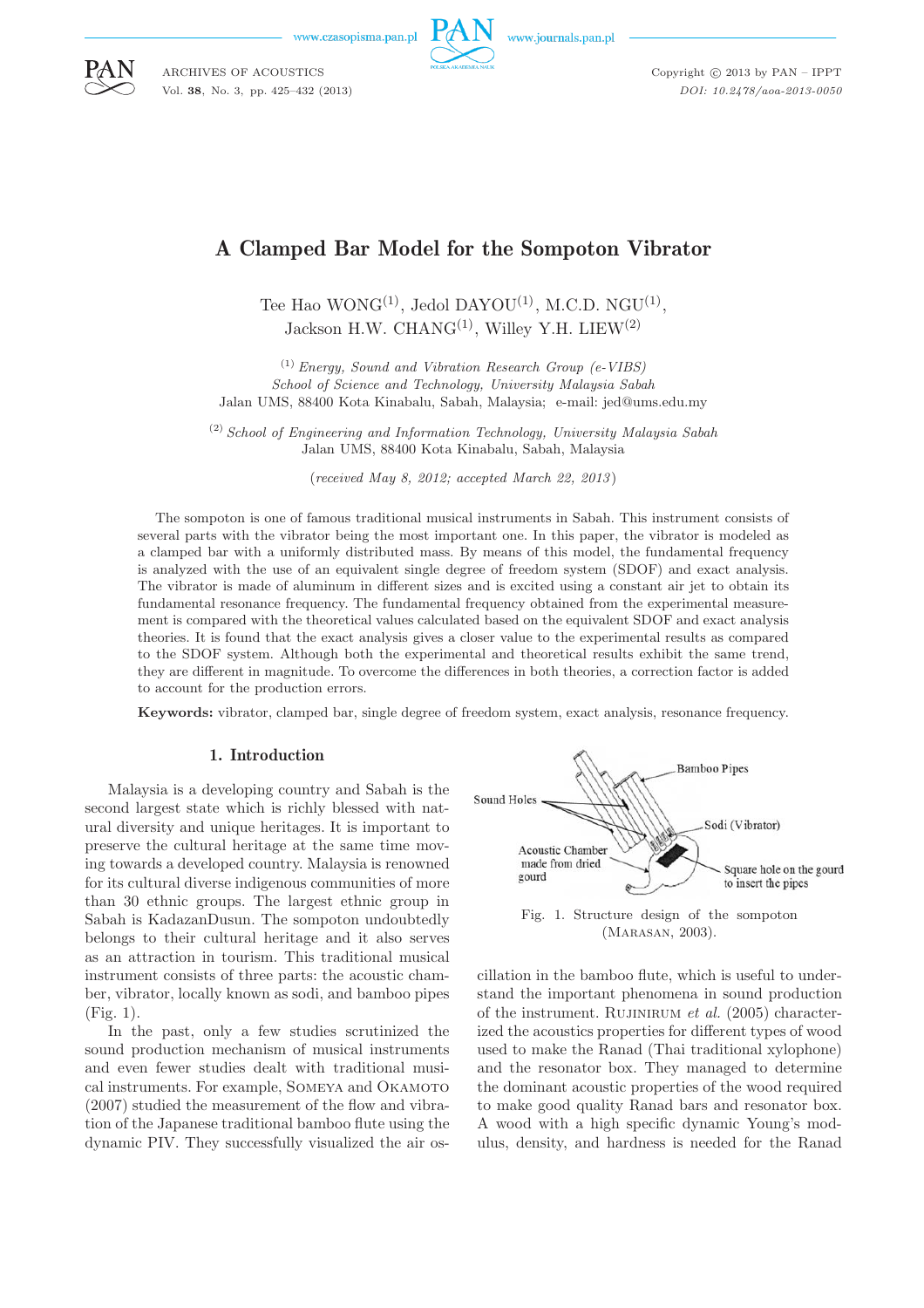|     | www.czasopisma.pan.pl $PAN$ www.journals.pan.pl |
|-----|-------------------------------------------------|
|     |                                                 |
| 426 | Archives of Acoustics Volume 38, Number 3, 2013 |

box. As for the resonator box, a high value of acoustic converting efficiency (ACE) is necessary.

Far in the west Finland, ERKUT *et al.* (2002) analyzed the sound generated by a Finnish traditional musical instrument known as the kantele, based on measurements and analytical formulation. A synthesis model had been proposed to capture the nonlinear properties of the kantele tones. The sounds produced were proven in accordance with the measurements and analytical approximations.

Due to the increasing demands for high quality sound production, a lot of research effort has been focused on the modern musical instruments. For instance, FOUILHE *et al.* (2011) managed to understand the changes of the cello's sound as the tailpiece characteristics changes. They successfully identified 9 different vibration modes and the effects of the tailpiece shape and types of attachments to the sound characteristics. CARRAL *et al.* (2011) made a comparison between the single reed and double reed mouthpieces of oboe. Both mouthpieces were played by a professional player and the sound produced was compared and studied. LOHRI *et al.* (2011) investigated the appearances of combination tones in violins by recording the sound using two methods – two tones played simultaneously by a violinist, and excited using shakers. The outcome of the study opens up some further questions regarding the significance of combined tones in the string instrument and its performance.

SKRODZKA *et al.* (2011) performed the modal analysis and laser Doppler vibrometry (LDV) measurements of the bracing pattern of the soundboard on two incomplete and complete guitars. Their investigation outcome showed that the bracing pattern does not affect at least the first three low frequencies mode shape of the incomplete/complete guitars. However, it does affect the modal frequencies of the instruments.

In the western part of Malaysia, ISMAIL *et al.* (2006) studied the properties and characteristics of the sound produced by a Malay traditional musical instrument – the kompang and analyzed them using computer music synthesis. The kompang is noted as a pitchless musical instrument and it is similar to other vibrating circular membrane instruments. Similar research on pitchless instruments dedicated to the modal analysis of the batter head of the snare drum was done by Skrodzka *et al.* (2006). They performed measurements of the instrument's sound spectrum. The results showed that the batter head is not the strongest radiating element of the drum system, and the influence of other elements may also have a significant role in the sound radiation. In Sabah (east Malaysia), Ong and Dayou (2009) initiated the study of the frequency analysis of the sound from a local traditional musical instrument, the sompoton. They reported that the generation of harmonic frequency from the sompoton follows the open-end pipe model but the fundamental frequency does not comply with the same model.

The sompoton is played by blowing the air into the gourd (acoustic chamber) through the mouthpiece (Fig. 2). The air resonance in the gourd then acts as an airjet passing through the vibrator making it to vibrate and thus producing audible sound. Musicians can produce a melody by covering and uncovering the opening of the three shorter pipes with their right hand and small sound holes near the front and back pipes with their left hand.



Fig. 2. Standard posture while playing the sompoton.

Up till now, very limited studies have considered the vibrator of the sompoton. In view of this, it is important to expand the studies in the effort to preserve this traditional musical instrument. The vibrator plays an important role in the sound production by the sompoton. The original vibrator is made of polod which is a kind of a palm tree found locally. The existing vibrator does not have fixed standard dimensions to produce a certain sound frequency. It depends on the expertise of the master. In this research, the vibrator is constructed using aluminum instead of polod, to provide a less complicated way to understand the sound production mechanism of the sompoton. To carry out this work, vibrators of different dimensions were produced and analyzed in order to determine the governing formulation of the fundamental frequency.

## 2. Clamped bar model and fundamental frequency analysis of the vibrator

### *2.1. Rayleigh's energy theory and SDOF system analysis*

A clamped bar in mechanical constructions is called a cantilever beam, which is a bar supported at one end, whereas the other end can vibrate freely (Fig. 3a). It is widely found in construction designs such as cantilever bridges, balconies, and it is also applied in the aircraft wings design. Detailed inspection of the sompoton's vibrator in Fig. 3b shows that generally it has a similar design to the clamped bar (Fig. 3a), where one end of the vibrator is attached to the frame and the other end vibrates freely when it is subjected to a force.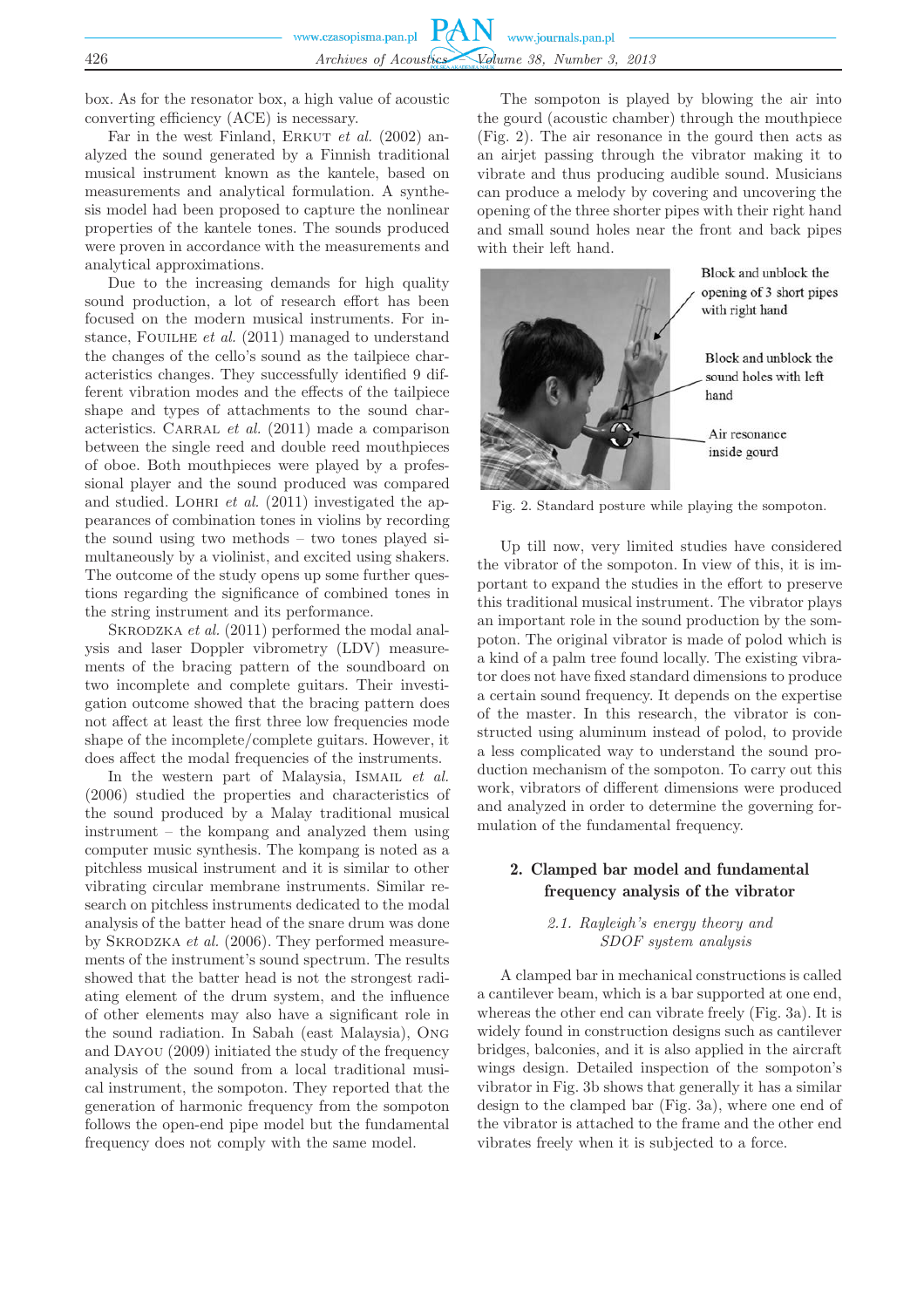

Fig. 3. Schematic diagram of the clamped bar and vibrator (sodi): a) clamped bar model, b) schematic drawing of the vibrator.

Although a clamped bar has many modes of vibration, the knowledge of its fundamental mode is of prime importance, as higher frequencies are the multiplication of this fundamental frequency. Therefore, in this paper, an equivalent single-degree-of-freedom system is adopted. The vibrator is modeled as a single mode clamped bar to predict its fundamental frequency.

The sompoton's vibrator has a uniform dimension and, therefore, can be modeled as a clamped bar with a uniformly distributed mass as shown in Fig. 4. When a uniformly distributed force is applied, Rayleigh energy theorem can be used to determine its fundamental sound frequency, according to which angular frequency of a vibrating system can be written as

$$
\omega = \sqrt{\frac{k}{M}},\tag{1}
$$

where  $\omega$  is the angular frequency in radian per second,  $k$  is the stiffness of the bar and  $M$  is the mass.



Fig. 4. Clamped bar of length L fixed at one end and carrying a uniformly distributed mass of w per unit length over the entire length of the bar.

The angular frequency can be expressed in the form of

$$
\omega = 2\pi f. \tag{2}
$$

Combining equation (1) and (2) gives

$$
f = \frac{1}{2\pi} \sqrt{\frac{k}{M}}.
$$
 (3)

The maximum deflection of the clamped bar,  $y$  is given by (Gere, Goodno, 2009; Merriman, 1924)

$$
y = \frac{wL^4}{8EI},\tag{4}
$$

where  $E$  is the modulus of elasticity,  $I$  is the second moment of inertia,  $L$  is the length,  $w$  is the uniform weight per unit length.

The stiffness of the bar system can be written as

$$
k = \frac{F}{y} = \frac{wL}{y},\tag{5}
$$

where  $F$  is the total force acting on the bar. Substitute Eq. (4) into Eq. (5) gives

$$
k = \frac{8EI}{L^3} \,. \tag{6}
$$

According to the Rayleigh energy theorem, the clamped bar system is analogous to the system of a spring mass. Therefore, the stiffness,  $k$  in Eq. (3) can be substituted by Eq. (6) to give the fundamental natural frequency of a uniformly distributed mass as

$$
f = \frac{1}{2\pi} \sqrt{\frac{8EI}{ML^3}},\tag{7}
$$

where  $M$  is the mass of the bar which is calculated from the density value taken from the standard table of aluminum and  $L$  is the length of the bar.

#### *2.2. Exact analysis*

The free transverse vibration of the bar can be described as a differential equation of motion as

$$
M\frac{\partial^2 y}{\partial t^2} + EI\frac{\partial^4 y}{\partial x^4} = 0,
$$
\n(8)

where  $E, I, y$ , and  $M$  denotes Young modulus of elasticity, second moment of inertia, transverse deflection, and mass per unit length of the bar, respectively.

Using the method of separation of variables, we can write

$$
\frac{EI}{M} \frac{1}{\varphi(x)} \frac{\mathrm{d}^4 \varphi(x)}{\mathrm{d} x^4} = -\frac{1}{q} \frac{\mathrm{d}^2 q(t)}{\mathrm{d} t^2} = \omega^2, \qquad (9)
$$

where  $\omega^2$  is defined as constant.

This equation is then separated into separate differential equations as

$$
\frac{d^4\varphi(x)}{dx^4} - \lambda^4\varphi(x) = 0, \quad \frac{d^2q(t)}{dt^2} + \omega^2q(t) = 0, \quad (10)
$$

where

$$
\lambda^4 = \frac{\omega^2 M}{EI} \,. \tag{11}
$$

The general solutions to the Eqs. (10) are

$$
\varphi(x) = C_1 \cosh(\lambda x) + C_2 \cos(\lambda x) \n+ C_3 \sinh(\lambda x) + C_4 \sin(\lambda x), \qquad (12) \nq(t) = C_5 \sin(\omega t) + C_6 \cos(\omega t).
$$

Equation  $(12)_1$  has four constants and requires four boundary conditions. For the case of a bar clamped at one end, the boundary conditions at the clamped end  $(x = 0)$  are that both deflection  $(\varphi(x))$  and the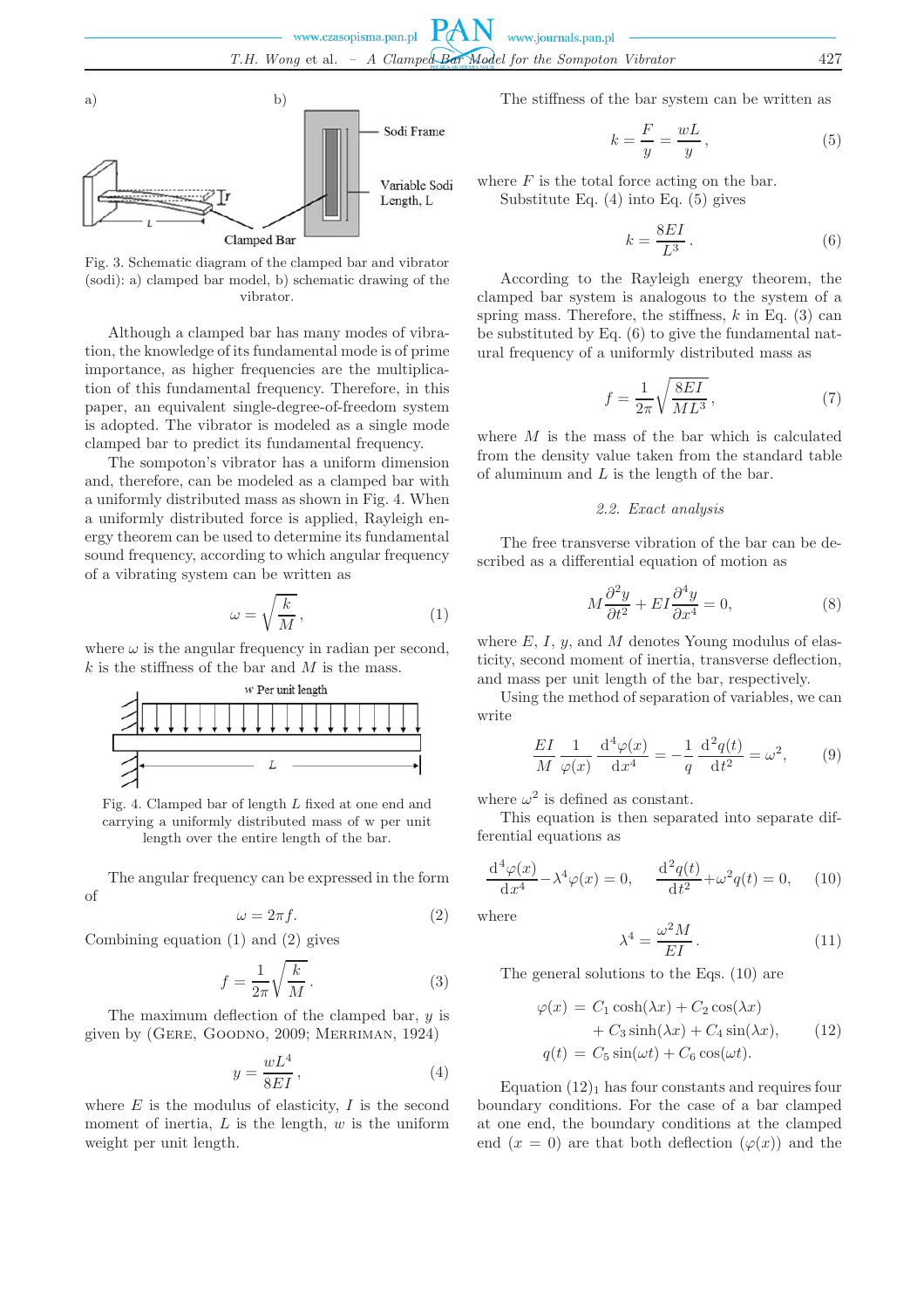slope  $\left(\frac{\partial \varphi(x)}{\partial x}\right)$  should be equal to zero. On the other hand, at the free end, the bending moment  $EI(\partial^2\varphi(x)/\partial x^2)$  and shear force  $EI(\partial^3\varphi(x)/\partial x^3)$  must both be zero (Morse, 1948).

After substituting the four boundary conditions into the Eq.  $(12)<sub>1</sub>$  and arranging it into the matrix form we have:

$$
\begin{bmatrix}\n1 & 1 & 0 & 0 \\
0 & 0 & 1 & 1 \\
\cosh(\lambda L) - \cos(\lambda L) & \sinh(\lambda L) & -\sin(\lambda L) \\
\sinh(\lambda L) & \sin(\lambda L) & \cosh(\lambda L) - \cos(\lambda L)\n\end{bmatrix}\n\times\n\begin{bmatrix}\nC_1 \\
C_2 \\
C_3 \\
C_4\n\end{bmatrix} =\n\begin{bmatrix}\n0 \\
0 \\
0 \\
0\n\end{bmatrix}
$$
\n(13)

or simply  $[Q][C] = [0].$ 

The constant matrix  $[C]$  cannot be equal to zero (otherwise no vibration is present). Therefore, the determinant of  $[Q] = 0$ . The result of the determinant gives

$$
\cosh(\lambda L)\cos(\lambda L) + 1 = 0,\tag{14}
$$

which is the frequency equation.

The first four solutions for a clamped bar free vibration are given as

$$
(\lambda L)_1 = 1.875104,
$$
  $(\lambda L)_2 = 4.694091,$   
 $(\lambda L)_3 = 7.854757,$   $(\lambda L)_4 = 10.9955.$ 

When the first value  $\lambda L = 1.8751$  is substituted into Eq. (11) and rearrangement of the equation gives the fundamental frequency

$$
\omega = 1.0150 \frac{h}{L^2} \sqrt{\frac{E}{\rho}}
$$
\n(15)

or

$$
v = 0.1615 \frac{h}{L^2} \sqrt{\frac{E}{\rho}},
$$
\n(16)

which gives values in Hz.

#### 3. Experimental setup, results, and discussion

The aim of this paper is to establish a theoretical model that can explain the sound production mechanisms of the sompoton. In the previous section, a hypothesis was proposed that the sompoton's vibrator is similar to a clamped bar due to the similarity in their structural designs. In this section, experimental works were performed to verify this hypothesis and investigate the governing factors that may affect the sound emitted by the vibrator. To do this, vibrators of different lengths were produced from thin aluminum plate using Computer Numerical Control (CNC) machine to ensure uniformity. The width and thickness of the produced vibrators is fixed at 2 mm and 0.2 mm, respectively.

Figure 5 shows the experimental setup of this work. The vibrator was excited by using constant air jet pressure from an air compressor. The bar of the vibrator acts as an air gate that alternately blocks and un-blocks the passing air. This generates a vibration in the surrounding air and thus produces an audible tone (Hopkin, 1996). The sound generated by excitation of the vibrator was recorded using the Harmonie measurement system and later analysed using MAT-LAB to obtain the frequency spectrum. To avoid unwanted noise, the experiments were carried out in a noise free anechoic room. The aluminium vibrator was made with the modulus of elasticity  $E = 70$  GPa, second moment of inertia  $I = 1.333 \times 10^{-15}$  Nm, and density  $\rho = 2700 \text{ kg/m}^3$ . The values of the modulus of elasticity and density are taken from the standard table for aluminum.



Fig. 5. Experimental setup of the sompoton's vibrator excitation and data analysis.

Table 1 shows the frequency values for different lengths of the vibrator obtained from the experimental measurements and theoretical calculation of SDOF system using Eq. (7). It should be noted that the sec-

Table 1. Experimental and theoretical value of SDOF fundamental frequency of the sound from aluminum vibrator.

| Vibrator<br>length $L$<br>[mm] | Experimental<br>frequency $f_e$<br>$[\mathrm{Hz}]$ | SDOF system<br>frequency $f_t$<br>$[\mathrm{Hz}]$ | Percentage<br>difference $\Delta$<br>$[\%]$ |
|--------------------------------|----------------------------------------------------|---------------------------------------------------|---------------------------------------------|
| 17                             | 572.0                                              | 457.9                                             | 19.95                                       |
| 18                             | 567.0                                              | 408.4                                             | 27.97                                       |
| 19                             | 520.0                                              | 366.6                                             | 29.50                                       |
| 20                             | 505.7                                              | 330.8                                             | 34.59                                       |
| 21                             | 413.0                                              | 300.1                                             | 27.34                                       |
| 22                             | 392.4                                              | 273.4                                             | 30.33                                       |
| 23                             | 359.0                                              | 250.2                                             | 30.31                                       |
| 24                             | 338.0                                              | 229.8                                             | 32.01                                       |
| 25                             | 304.1                                              | 211.7                                             | 30.38                                       |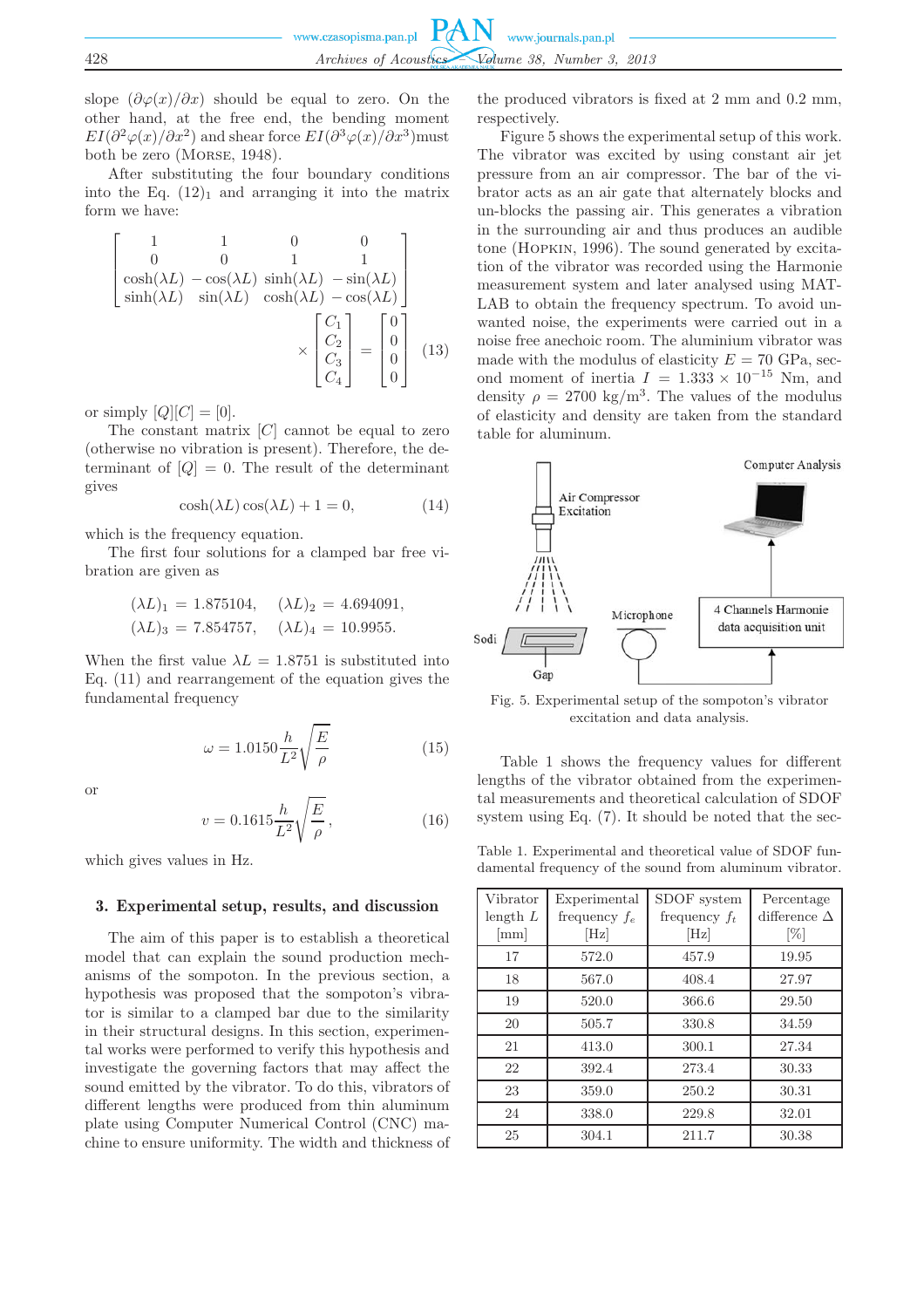ond moment of inertia  $I$  in the equation was calculated using the dimension of the aluminium vibrator, the mass  $M$  is the measured mass of the vibrator itself, and the length L is the length of the vibrator given in Table 1. It is clearly seen that both frequencies differ in magnitude. This is further visualized in a graphical comparison shown in Fig. 6 where the frequency obtained from measurement is always higher as compared to the theoretical value. Detailed inspection of Fig. 6 also shows that although they differ in magnitude, both data shared an identical trend – the sound frequency decreases as the vibrator length increases in a similar proportion. Errors occurring during production are a possible reason to explain the differences in the results. During the cutting process, the CNC machine's cutter defects the vibrator's bar and leaves a little curvature shape on the bar. Therefore, each vibrator experienced similar defects in production with the same proportion.



Fig. 6. Comparison between the theoretical SDOF using Eq. (7) and experimental values of the fundamental frequency of the aluminum vibrator of different lengths.

To account for the production errors, a correction factor must be added into the theoretical formula to determine the actual frequency. The linear scale graph in Fig.  $6$  is first rescaled into a semilog of y-axis as shown in Fig. 7.



Fig. 7. Conversion of the graph in Fig. 6 into a logarithm form.

It can be seen now that the data obtained from the experimental work  $(\log f_e)$  and theoretical prediction

 $(\log f_t)$  are in the linear proportion. For clarity, both equations are written in the following way:

$$
\log f_e = -0.0367x + 2.817,\tag{17}
$$

$$
\log f_t = -0.0417x + 2.692. \tag{18}
$$

Substituting Eq.  $(17)$  into  $(18)$  for x gives, after rearrangement:

$$
\log f_t - 1.1362 \log f_e = -0.5091. \tag{19}
$$

This can also be rewritten as

$$
\log\left(\frac{f_t}{f_e^{1.1362}}\right) = -0.5091.\tag{20}
$$

From the log identity, it can be written that

$$
\frac{f_t}{f_e^{1.1362}} = 0.3097\tag{21}
$$

or

$$
f_t = 0.3097 f_e^{1.1362}.
$$
 (22)

Rearranging the equation gives

$$
f_e = {}^{1.1362} \sqrt{3.229 f_t}, \tag{23}
$$

which gives the final equation as

$$
f_e = 2.81 f_t^{0.88},\tag{24}
$$

rounded to two decimal points, where  $f_t$  is the theoretical value of frequency of the produced vibrator given in Eq. (7).

Equation (24) relates the experimental and theoretical values of the vibrator's frequency. It is the corresponding equation that gives the actual frequency in terms of a theoretical equation with the correction factor. This means that using the same CNC machine setting, the required thickness of the vibrator has to be adjusted according to this equation and not to the theoretical formulation in Eq. (7).

In order to validate this new formula, the theoretical value of the frequency of the produced vibrator in Table 1 was substituted into Eq. (24) and then compared with the actual measurement. Table 2 shows the comparison between the two values. The table shows that the two set of values are in a close agreement with a maximum deviation of 8.37%. It can also be seen in Fig. 8 that the corrected frequency now closely matches the experimental frequency. Both graphs show a similar decreasing trend as the vibrator's length decreases.

In comparison with the previous analysis using the equivalent SDOF system, theoretical frequency values using the exact solution have been calculated. It was found that the fundamental frequency obtained from the exact analysis shows a closer agreement to the measured frequency. Comparing with the theoretical frequency derived from the SDOF system which shows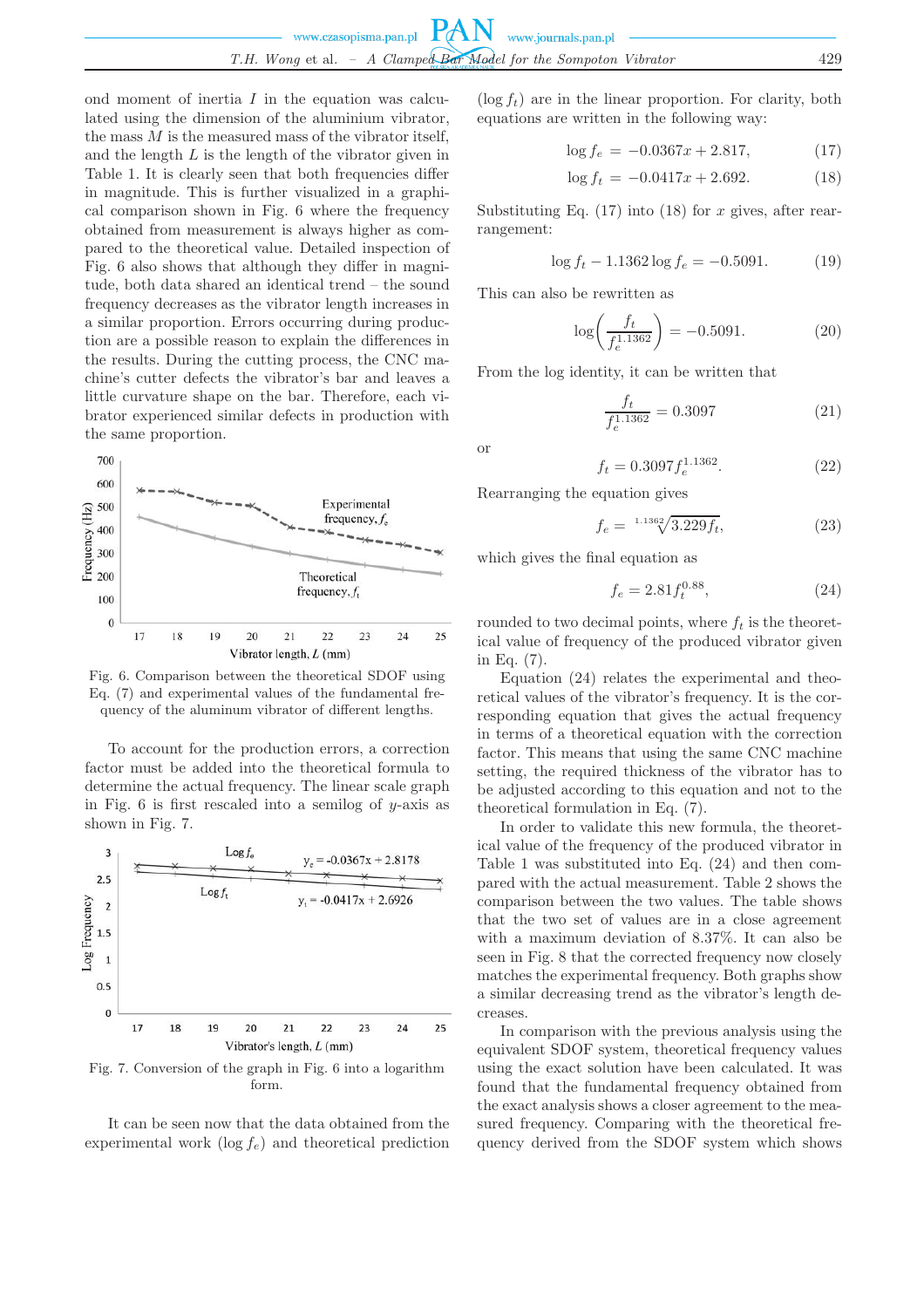| Vibrator<br>length $L$<br>${\rm [mm]}$ | Experimental<br>frequency $f_e$<br>$[\mathrm{Hz}]$ | Corrected formula<br>frequency f<br>[Hz] | Percentage<br>difference $\Delta$<br>$[\%]$ |
|----------------------------------------|----------------------------------------------------|------------------------------------------|---------------------------------------------|
| 17                                     | 572.0                                              | 616.9                                    | 7.84                                        |
| 18                                     | 567.0                                              | 557.8                                    | 1.63                                        |
| 19                                     | 520.0                                              | 507.2                                    | 2.46                                        |
| 20                                     | 505.7                                              | 463.4                                    | 8.37                                        |
| 21                                     | 413.0                                              | 425.3                                    | 2.98                                        |
| 22                                     | 392.4                                              | 391.8                                    | 0.15                                        |
| 23                                     | 359.0                                              | 362.4                                    | 0.95                                        |
| 24                                     | 338.0                                              | 336.3                                    | 0.51                                        |
| 25                                     | 304.1                                              | 312.9                                    | 2.88                                        |



Fig. 8. Comparison graph of the experimental and corrected SDOF theoretical formula.

the maximum discrepancy of 34.59% (Table 1), the exact analysis gives a better result with the maximum discrepancy of 18.67% (Table 4). It can be clarified in Table 3 and Fig. 9 that the value from the exact analysis shows a closer match to the experimental value.

Table 3. Comparison of the fundamental frequency of the vibrator obtained using the SDOF system, exact analysis, and measurement.

| Vibrator<br>length $L$<br>${\rm [mm]}$ | Experimental<br>frequency $f_e$<br>$[\mathrm{Hz}]$ | SDOF system<br>frequency $f_t$<br>$[\mathrm{Hz}]$ | Exact solution<br>frequency $v$<br>$[\mathrm{Hz}]$ |
|----------------------------------------|----------------------------------------------------|---------------------------------------------------|----------------------------------------------------|
| 17                                     | 572.0                                              | 457.9                                             | 569.2                                              |
| 18                                     | 567.0                                              | 408.4                                             | 507.7                                              |
| 19                                     | 520.0                                              | 366.6                                             | 455.7                                              |
| 20                                     | 505.7                                              | 330.8                                             | 411.3                                              |
| 21                                     | 413.0                                              | 300.1                                             | 373.0                                              |
| 22                                     | 392.4                                              | 273.4                                             | 339.9                                              |
| 23                                     | 359.0                                              | 250.2                                             | 311.0                                              |
| 24                                     | 338.0                                              | 229.8                                             | 285.6                                              |
| 25                                     | 304.1                                              | 211.7                                             | 263.21                                             |



Fig. 9. Graphical comparison of the fundamental frequency of the vibrator obtained using the SDOF system, exact analysis, and measurement.

Table 4. Experimental and exact analysis values of the fundamental frequency of the sound of the aluminum vibrator.

| Vibrator<br>length $L$<br>$\lceil \text{mm} \rceil$ | Experimental<br>frequency $f_e$<br>$[\mathrm{Hz}]$ | Exact analysis<br>frequency $v$<br>$[\mathrm{Hz}]$ | Percentage<br>difference $\Delta$<br>$[\%]$ |
|-----------------------------------------------------|----------------------------------------------------|----------------------------------------------------|---------------------------------------------|
| 17                                                  | 572.0                                              | 569.2                                              | 0.49                                        |
| 18                                                  | 567.0                                              | 507.7                                              | 10.46                                       |
| 19                                                  | 520.0                                              | 455.7                                              | 12.37                                       |
| 20                                                  | 505.7                                              | 411.3                                              | 18.67                                       |
| 21                                                  | 413.0                                              | 373.0                                              | 9.69                                        |
| 22                                                  | 392.4                                              | 339.9                                              | 13.38                                       |
| 23                                                  | 359.0                                              | 311.0                                              | 13.37                                       |
| 24                                                  | 338.0                                              | 285.6                                              | 15.50                                       |
| 25                                                  | 304.1                                              | 263.21                                             | 13.44                                       |

Figure 10 illustrates a graphical comparison of the frequencies obtained from the exact analysis and the measurement. It can be seen that the experimental value is always higher than the calculated frequency. A similar explanation from the SDOF analysis can be applied for the result differences as discussed before, where the production error could be the main reason for it.



Fig. 10. Comparison of the exact analysis and experimental values of the fundamental frequency of the aluminum vibrator with a different length.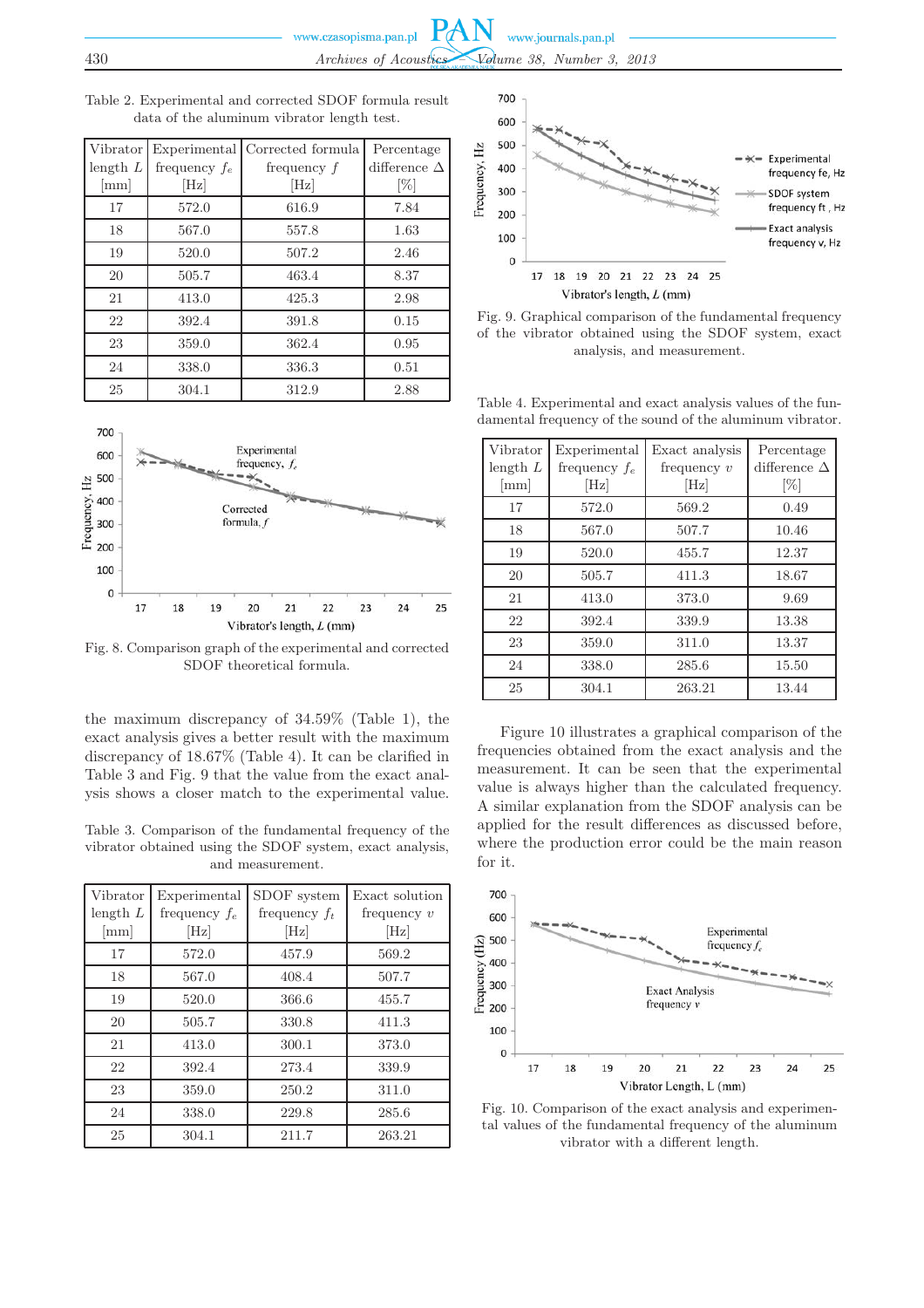Therefore, a correction factor is also needed to account for the production errors in the exact analysis. Following a similar approach for the SDOF system, Fig. 10 is rescaled into a semilog y-axis graph which is shown in Fig. 11.



Fig. 11. Conversion of the exact solution graph into a logarithm form.

Using both linear equations from the logarithmic graph, the steps from Eq.  $(17)$  to Eq.  $(24)$  are then repeated to obtain the corrected formula for the exact analysis. The new corrected formula of the exact analysis obtained is

$$
v_c = 2.34v^{0.88} \,. \tag{25}
$$

Table 5 compares the corrected values of the exact analysis with the experimental frequency. It shows that both sets of values are now in a better agreement, where the maximum discrepancy is reduced to 8.76%. It can further be seen in Fig. 12 that the corrected frequency is now closely matched with the measured frequency.

Table 5. Comparisons between the measured and corrected exact solutions of the fundamental frequency of the aluminum vibrator.

| Vibrator   | Experimental    | Corrected formula | Percentage          |
|------------|-----------------|-------------------|---------------------|
|            |                 |                   |                     |
| length $L$ | frequency $f_e$ | frequency $v_c$   | difference $\Delta$ |
| [mm]       | $[\mathrm{Hz}]$ | $[\mathrm{Hz}]$   | [%]                 |
| 17         | 572.0           | 622.1             | 8.76                |
| 18         | 567.0           | 562.5             | 0.79                |
| 19         | 520.0           | 511.5             | 1.63                |
| 20         | 505.7           | 467.4             | 7.57                |
| 21         | 413.0           | 428.9             | 3.85                |
| 22         | 392.4           | 395.2             | 0.71                |
| 23         | 359.0           | 365.5             | 1.81                |
| 24         | 338.0           | 339.1             | 0.33                |
| 25         | 304.1           | 315.6             | 3.78                |

Table 6 summarises the work in this paper. It shows the comparison between the frequencies of the aluminium vibrator obtained from the corrected equivalent SDOF model and corrected exact solution, with



Fig. 12. Graphical comparisons between the experimental and corrected exact solutions of the fundamental frequency of the aluminum vibrator.

the actual value obtained by measurement. It can be seen that the percentage difference for both theoretical analyses with the correction factor has reduced and their values are closer to the measured fundamental frequency.

Table 6. Comparison, in percentage difference, between the frequencies obtained using corrected SDOF and corrected exact analysis, with the actual values.

| Vibrator<br>$\overline{L}$<br>$\rm length$<br>${\rm [mm]}$ | Experimental<br>frequency $f_e$<br>[Hz] | frequency<br><b>SDOF</b><br>[Hz] | ◁<br>Percentage<br>difference<br>$[\%]$ | $\fbox{\parbox{1.5cm}{ {\begin{tabular}{ c } \hline \hline m \\ \hline $m$ & $r$-}{\rm{ }}$ & $m$-}{\rm{ }}$ & $m$-}{\rm{ }}$ \\ \hline \hline $m$ & $r$-}{\rm{ }}$ & $m$-}{\rm{ }}$ & $m$-}{\rm{ }}$ \\ \hline \end{tabular} }$<br>frequency $v_{\rm c}$ | ◁<br>Percentage<br>difference<br>$[\%]$ |
|------------------------------------------------------------|-----------------------------------------|----------------------------------|-----------------------------------------|-----------------------------------------------------------------------------------------------------------------------------------------------------------------------------------------------------------------------------------------------------------|-----------------------------------------|
| 17                                                         | 572.0                                   | 616.9                            | 7.84                                    | 622.1                                                                                                                                                                                                                                                     | 8.76                                    |
| 18                                                         | 567.0                                   | 557.8                            | 1.63                                    | 562.5                                                                                                                                                                                                                                                     | 0.79                                    |
| 19                                                         | 520.0                                   | 507.2                            | 2.46                                    | 511.5                                                                                                                                                                                                                                                     | 1.63                                    |
| 20                                                         | 505.7                                   | 463.4                            | 8.37                                    | 467.4                                                                                                                                                                                                                                                     | 7.57                                    |
| 21                                                         | 413.0                                   | 425.3                            | 2.98                                    | 428.9                                                                                                                                                                                                                                                     | 3.85                                    |
| 22                                                         | 392.4                                   | 391.8                            | 0.15                                    | 395.2                                                                                                                                                                                                                                                     | 0.71                                    |
| 23                                                         | 359.0                                   | 362.4                            | 0.95                                    | 365.5                                                                                                                                                                                                                                                     | 1.81                                    |
| 24                                                         | 338.0                                   | 336.3                            | 0.51                                    | 339.1                                                                                                                                                                                                                                                     | 0.33                                    |
| 25                                                         | 304.1                                   | 312.9                            | 2.88                                    | 315.6                                                                                                                                                                                                                                                     | 3.78                                    |

## 4. Conclusions

This paper presented modeling of the sompoton's vibrator using a clamped bar model for the analysis of the fundamental resonance frequency. Several sompoton's vibrators made of aluminum thin plate of different length were produced using the Computer Numerical Control (CNC) machine to ensure uniformity. The equivalent single degree of freedom system (SDOF) and exact solutions were then used as a theoretical analysis method. It was found that exact formulation provides a better prediction of the vibrator's fundamental frequency as compared with the experimental measurement. However, both theoretical analysis models (the SDOF and exact analysis) show a certain per